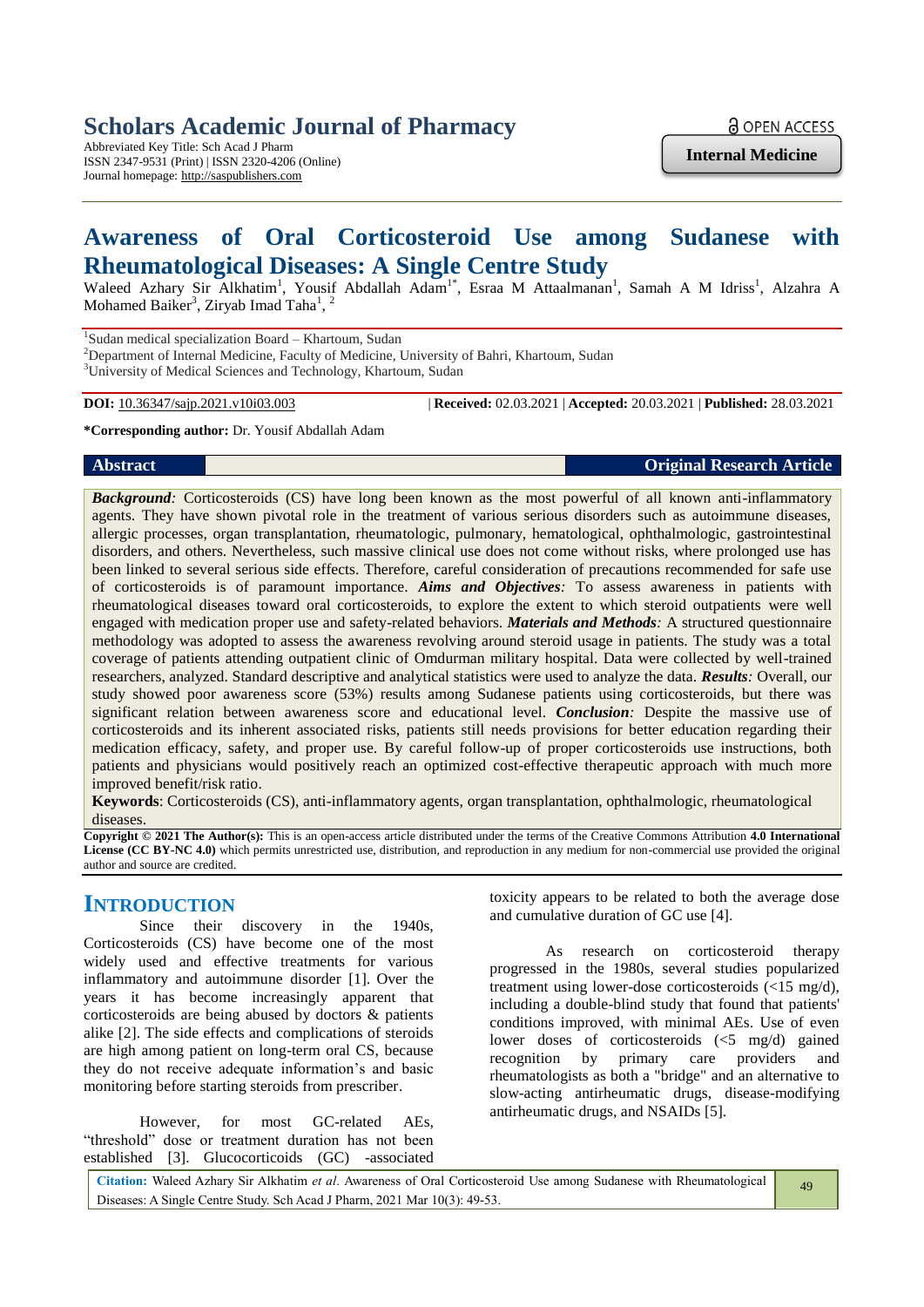Well-known adverse events (AEs) associated with systemic CS use include osteoporosis, cardiovascular disease, impaired immune response and wound healing, alterations in glucose and lipid metabolism, psychiatric disturbances, cataract, nausea/vomiting/ other gastrointestinal conditions, sleep disturbance, and hypertension [6, 7]. Such complications may decrease a patient's quality of life [8, 9].

Keeping this in view, several international guidelines have been set to help streamline CS use [10]. Basic knowledge about CS usage guidelines and adverse reactions appears to be imperative and should be highly stressed to all CS users.

## **MATERIALS AND METHOD**

This is a prospective, descriptive, cross sectional hospital based study to assess the awareness in patients with rheumatologic diseases toward oral corticosteroids.

Also to estimate the patients knowledge, practice and behavior towards oral corticosteroids use.

## **Subjects and Settings**

Total coverage of patients attending to rheumatology outpatient clinic of Omdurman Military hospital (Because there is no recent data or studies about prevalence or frequency of patient with rheumatological diseases in Sudan), in a period from April 2019 to August 2019. All adult patients with rheumatological diseases taking oral corticosteroids were chosen and others were excluded.

## **Data Collection**

Data were collected using a well prepared questionnaire and well trained researchers. Participants were invited to complete the questionnaires by the researcher. ethical clearance was obtained from the ethical committee at Sudan Medical Specialization Board, as well as Omdurman military hospital administration approval.

#### Data Variables

Age , sex , residence , occupation , educational level , marital status ,oral CS use side effects and complications (hypertension, hyperglycemia, osteoporosis, poor wound healing) , main source of oral CS knowledge (health-care professional, media, websites, family and friends), drug-drug interactions, mood of stopping oral CS, taking supplements with oral CS.

# **Statistical Analysis**

For analysis of data, Statistical Package for Social Sciences software, version 21.0 (IBM SPSS Inc., Chicago, IL) and STATA 11 were used. Initially, all information gathered via questionnaire then coded into variables. Normality of data was tested using

Kolmogorov-Smirnov test and Shapiro-Wilk test. Both descriptive and inferential statistics involving fisher's exact test, Spearman rho correlation, Independent Ttest, Mann-Whitney U-Test, One way ANOVA test (Analysis of variances) and Kruskal-Wallis H-Test were used to present results.

# **RESULTS**

# **Regarding demographic characteristics of the patients**:

Ninety seven percent of participants were females and only (3%) were males. Most of them (82%) aged more than 40 year old, while (18%) were less than 40 year old. (97%) of patients were married, while only (3%) of them were singles. (30%) of patients' educational level were the primary school only, (29%) of them were secondary school and only (24%) were university graduates. Also, (13%) of them were illiterates and (4%) of them studied at khalwa.

Seventy five percent of participants were diagnosed with rheumatoid arthritis, while (13%) of them diagnosed with SLE. Also, (4%) of them diagnosed with connective tissue disease, (2%) diagnosed with sclera derma and (6%) were unknown (Figure-1).

Seventeen percent of patients' source of knowledge about the side effects of CS was health care professionals, (9% ) of them were family and friends and (7%) of them were web sites and media (Figure-2).



**Fig-1: Distribution of corticosteroids side effects knowledge**



**Fig-2: Perception about corticosteroids safety**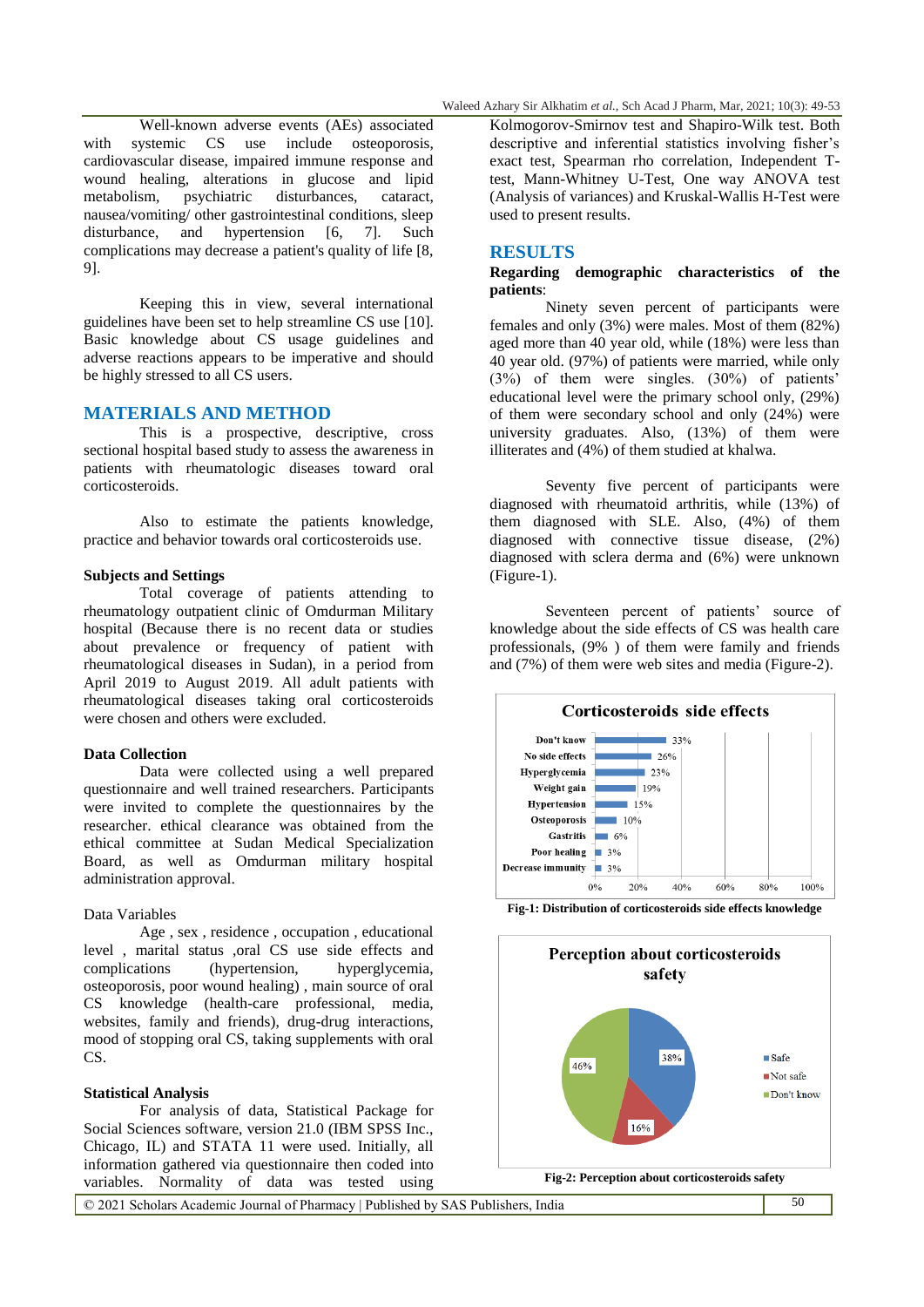# **Drug interactions**

Sixty three percent of patients didn't know about corticosteroids drug interactions. Twenty six percents of patients said that corticosteroids have drug interactions, while (11%) of them said that corticosteroids didn't have any interactions (Figure-3).



**Fig-3: Supplements' taking with oral corticosteroids**

## **Monitoring**

Sixty three percents of patients follow proper morning dosing regimen, while (37%) of them do not. Ninety seven percents of patients apply gradual stopping of corticosteroids, while only (3%) of them apply sudden stopping mood (Figure-4).



**Fig-4: Patients' regular Monitoring**

# **Drug dosing schedule compliance:**

Sixty three percent of patients follow proper morning dosing regimen, while (37%) of them do not.

# **Mood of stopping oral CS**

Seven percent of patients apply gradual stopping of corticosteroids, while only  $(3\%)$  of them apply sudden stopping mood. Fifty three percent of patients had a good awareness score while (47%) of them had a poor one.

The association between demographic data and awareness score recording to the analysis showed that: Females have a better awareness score (53%) than males with (33%) awareness score (Figure-5). Patients aged 51-60 have higher awareness score than others.

There was a weak positive relation between the educational level of the patients and the awareness score, i.e. directly proportional, when the educational level increase, the awareness score is also increased (Table-1).



**Fig-5: Awareness of oral corticosteroids uses score**

| <b>Spearman's rho correlations</b> |                                                            |                                            |  |
|------------------------------------|------------------------------------------------------------|--------------------------------------------|--|
| <b>Variables</b>                   |                                                            | Awareness of oral corticosteroid use score |  |
| Educational level                  | <b>Correlation Coefficient</b>                             | $0.245*$                                   |  |
|                                    | Sig. (2-tailed)                                            | 0.014                                      |  |
|                                    | Number                                                     | 100                                        |  |
|                                    | Strength                                                   | Weak                                       |  |
|                                    | Direction                                                  | Positive                                   |  |
| Age groups                         | <b>Correlation Coefficient</b>                             | 0.067                                      |  |
|                                    | $Sig. (2-tailed)$                                          | 0.51                                       |  |
|                                    | Number                                                     | 100                                        |  |
|                                    | Strength                                                   | Weak                                       |  |
|                                    | Direction                                                  | Positive                                   |  |
|                                    | * Correlation is significant at the 0.05 level (2-tailed). |                                            |  |

|  | Table-1: Correlation between awareness score and educational level |  |
|--|--------------------------------------------------------------------|--|
|--|--------------------------------------------------------------------|--|

# **DISCUSSION**

This study aimed to estimate awareness of rheumatologic disease patient toward oral CS, conducted by questionnaire asking about their knowledge of oral CS side effects, majority of

participants answered either did not know or none. Moreover, their perceptions toward oral CS safety were 38%, 16% and 46% of patient answered safe, not safe and can't tell respectively. In this respect, our study relatively agree with the finding of Amina Mahdy et al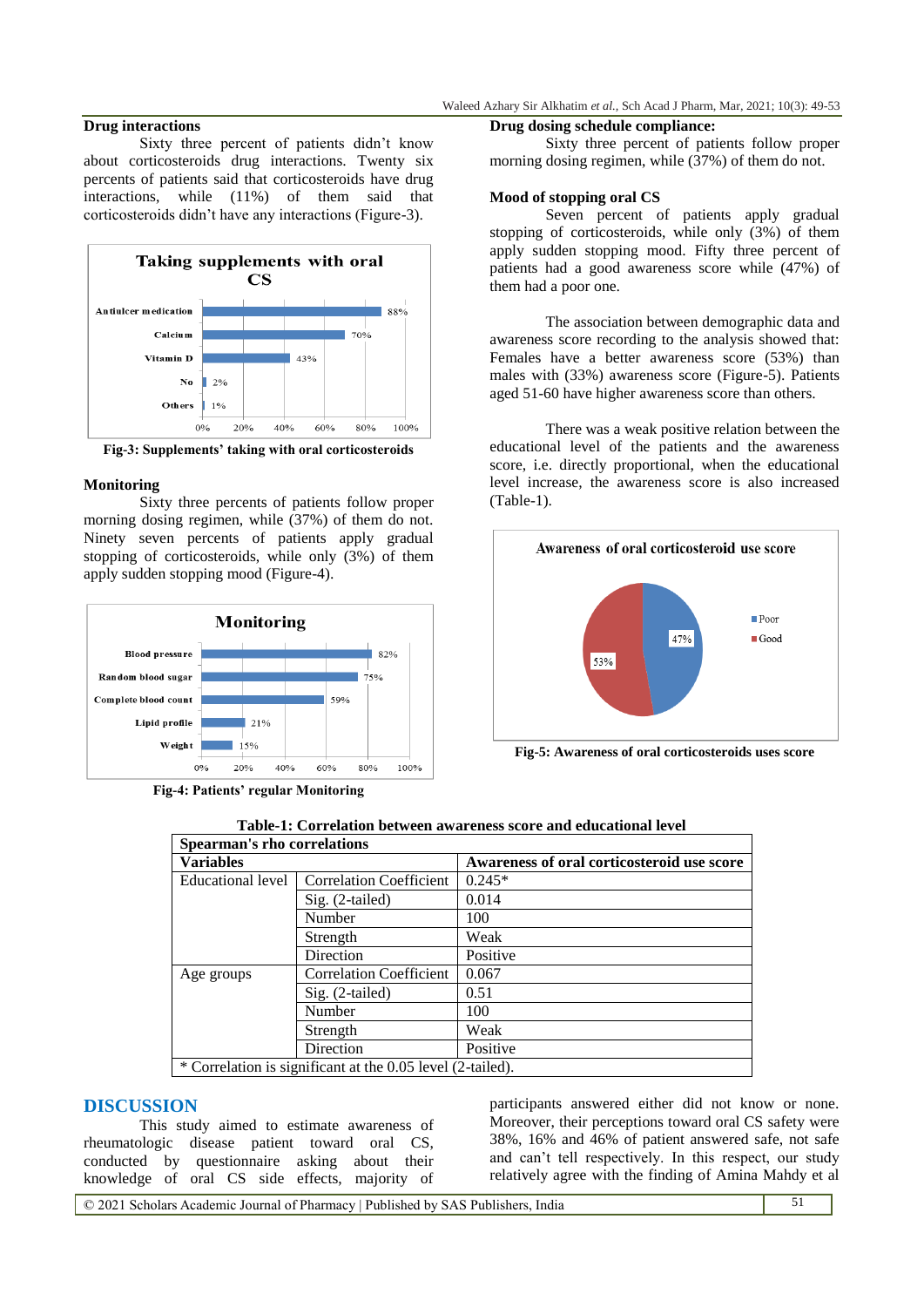study, which concluded that most patients consider oral CS as highly potentially hazardous drugs, but their knowledge about its associated risks was insufficient.

As observed from the previous results, 37% and 3% of patients are non compliant with proper morning dosing regimens or gradual CS tapering off respectively, which posed them to a higher risk of developing adrenal suppression.

In addition, only 88%, 70%, and 34% of patients received concurrent antiulcer medications, calcium or vitamin D, respectively. Ignorance regarding CS risks and necessary precautions highlighted inferior patient education in this regard. Even for widely known serious CS side effects such as bone fractures, osteoporosis, and ulcers that nearly affects 50% of patients on chronic CS therapy [11], our results and the previous studies have highlighted the lack of concurrent bone loss or ulcer treatment in most patients [12, 13]. The inadequacy of health-care professionals' awareness regarding this matter is probably due to an insufficient consensus between guidelines regarding proper osteoporosis prophylaxis [14]. Nevertheless, most guidelines state that calcium, vitamin D supplementation [13, 15] and prophylactic gastric protectionshould be given routinely to steroid patients.

In this study, 46% and 63% of patients can't tell about CS safety and didn't know about their drug interactions, that leads to a lot of side effects might be occurs and patients become vulnerable to complications.

In this study, found the knowledge of patient about oral CS from health-care professional just 17%. In the other hand, 82%,75%,59%,21% and 15% of patients were monitor BP, RBS, CBC, lipid profile and weight, respectively. In comparison, information's about CS provided from health-care professional to their patient were relatively lower than practice of them.

Overall awareness score was only 53% and there is significant relationship (0.029) between educational level and awareness score. Which means prescriber must consider educational level of patient when CS indicated, in order to emphasize more in oral CS use and complications to illiterate patients.

# **CONCLUSION**

Corticosteroid is a double-edged weapon. While getting maximum benefits and avoiding adverse effects, patients should be aware of adverse effects, precautions and usage of corticosteroids.

This study aimed to assess awareness in patients with rheumatological diseases toward oral corticosteroids includes 100 patients from outpatient clinic of Omdurman military hospital, found their knowledge about steroids and side effects was poor, in

contrary the practice of health-care professional in monitoring patients was relatively good. Awareness score was just 53% (and) directly proportionate to educational level of the patients.

No doubt that continuous improper use of such potent drugs would definitely disrepute such worldwide highly effective drugs.

# **LIMITATIONS**

The research was the first of its kind since there has been no previous studies conducted in Sudan on patients receiving corticosteroids treatment and also the absence of recorded data base.

The study didn't involve a larger number of participants as there was a lack of patients in the hospital during the period of conducting the research due to the political situation at that time.

# **What is already known on this topic?**

- No published research about awareness of corticosteroids use among Sudanese population.
- Lack of information regarding adverse effects and monitoring in patient using steroids.

## **What this study adds**

- Just 53% good awareness in patient using steroids in Sudan.
- There is significant correlation between awareness of patients using steroids and their educational level.
- The role of healthcare professional in patient's knowledge about steroid is negligent.

# **Competing Interests:** None

## **Authors' contributions**

WAS, ZIT, YAA conceived the idea of the study. WAS, YAA, AMB, EMA, SAMI contributed equally to data collection, data analysis. WAS, YAA, AMB, EMA, ZIT, SAMI contributed to manuscript writing and review of the manuscript, all authors' approved the manuscript.

## **Acknowledgements:** None

## **REFERENCES**

- 1. Liu D, Ahmet A, Ward L, Krishnamoorthy P, Mandelcorn ED, Leigh R, Brown JP, Cohen A, Kim H. A practical guide to the monitoring and management of the complications of systemic corticosteroid therapy. Allergy, Asthma & Clinical Immunology. 2013 Dec;9(1):1-25.
- 2. Rathi SK, D'Souza P. Rational and ethical use of topical corticosteroids based on safety and efficacy. Indian journal of dermatology. 2012 Jul;57(4):251.

© 2021 Scholars Academic Journal of Pharmacy | Published by SAS Publishers, India